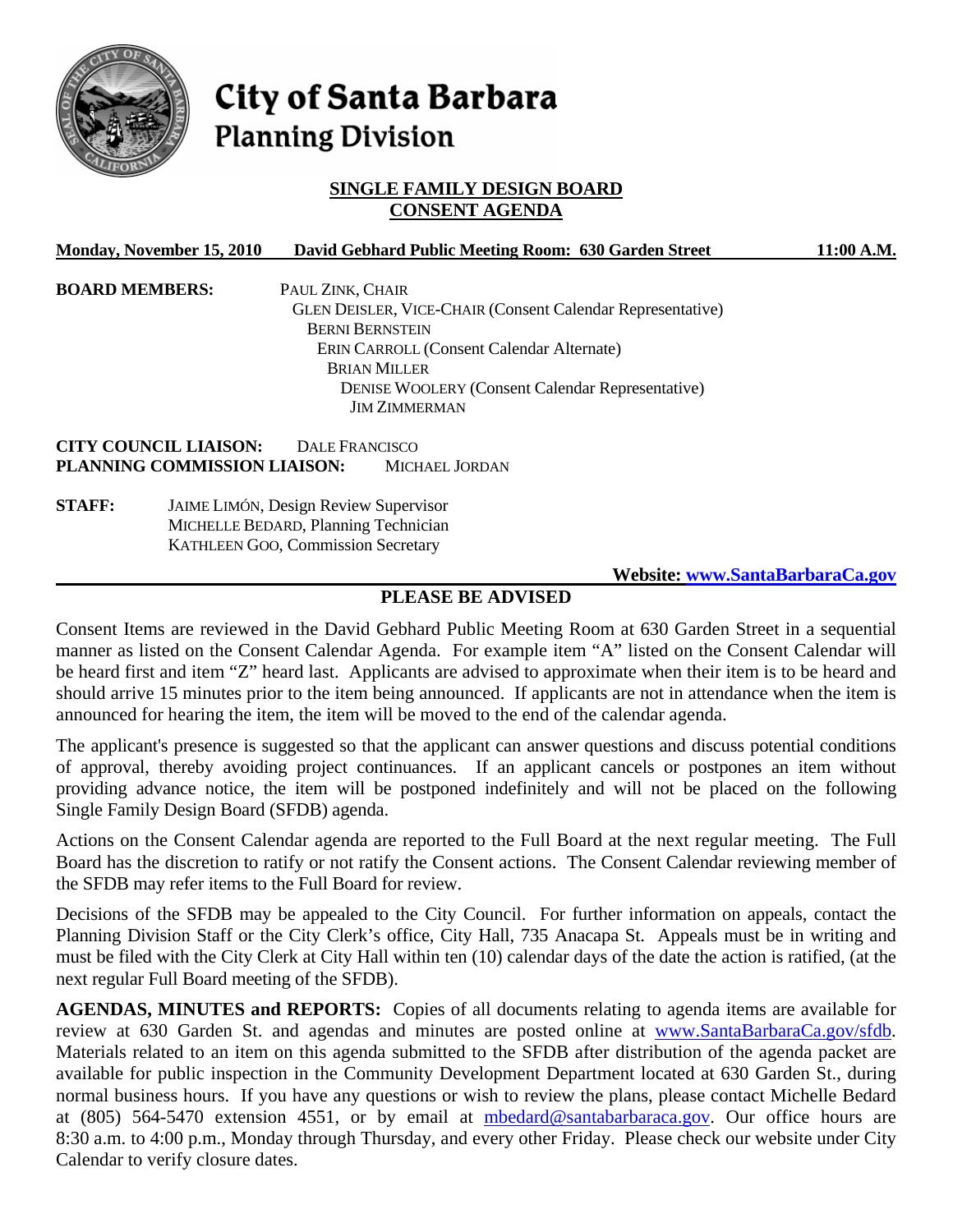**NOTICE:** On Wednesday, November 10, 2010, this Agenda was duly posted on the indoor and outdoor bulletin boards at the Community Development Department, 630 Garden Street, and online at [www.SantaBarbaraCa.gov/sfdb](http://www.santabarbaraca.gov/sfdb).

**PUBLIC COMMENT:** Any member of the public may address the Single Family Design Board Consent Representative for up to two minutes on any subject within their jurisdiction that is not scheduled for a public discussion before the Board.

# **REVIEW AFTER FINAL**

# **A. 1001 COYOTE RD A-1 Zone**

| Assessor's Parcel Number:  | $021 - 061 - 003$      |
|----------------------------|------------------------|
| <b>Application Number:</b> | MST2009-00365          |
| Owner:                     | John W. Stack, Trustee |
| Architect:                 | <b>Jeff Shelton</b>    |

(Revised proposal to rebuild a house destroyed in the Tea Fire. The project includes a 507 square foot one-story single-family residence with a 240 square foot covered porch, two uncovered parking spaces, and a 154 square foot storage shed. The proposed total of 661 square feet on the 40,742 square foot lot in the Hillside Design District is 14% of the maximum guideline floor to lot area ratio.)

# **(Review After Final to eliminate the approved one-car garage and provide two uncovered parking spaces and a 154 square foot storage shed.)**

# **FINAL REVIEW**

## **B.** 874 W MOUNTAIN DR **A-1 Zone**

| Assessor's Parcel Number: 021-050-018 |                                    |
|---------------------------------------|------------------------------------|
| <b>Application Number:</b>            | MST2010-00224                      |
| Owner:                                | Kristina Post and M. Eriksen Trust |
| Architect:                            | Karl Kras                          |
| Contractor:                           | Penn Estes                         |

(Proposal to replace a 2,580 square foot two-story house and 600 square foot garage destroyed in the Tea Fire. Proposed is a new 3,024 square foot two-story single-family residence and a detached 400 square foot carport in the same building footprint with minimal grading. The proposed total of 3,424 square feet on the 4.4 acre lot in the Hillside Design District is 50% of the maximum guideline floor to lot area ratio.)

**(Preliminary Approval was granted 8/16/10. Final Approval is requested.)**